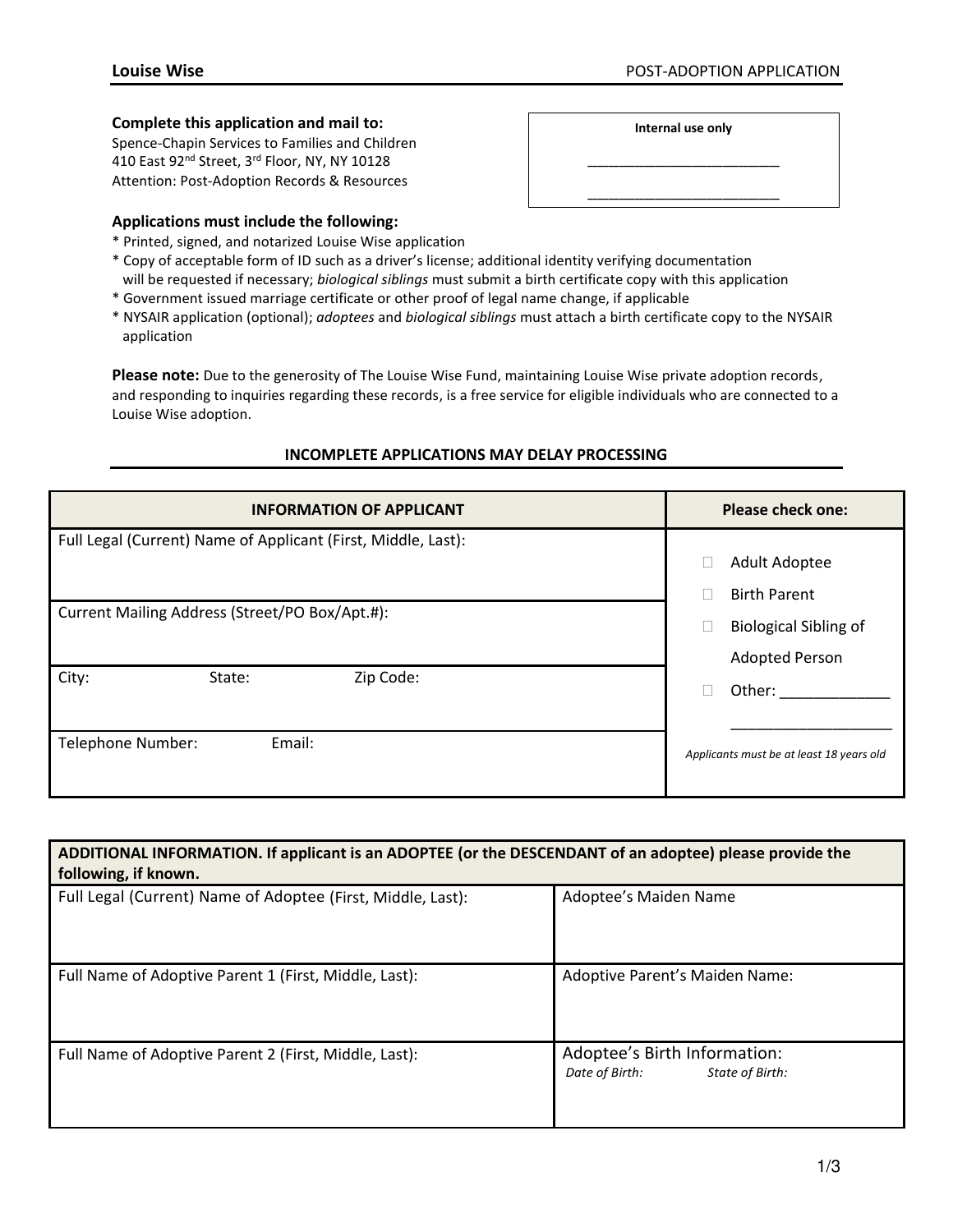| Full Name of Biological Mother/Parent 1 (First, Middle, Last): | Maiden Name of Biological Parent 1:   |
|----------------------------------------------------------------|---------------------------------------|
| Full Name of Biological Father/Parent 2 (First, Middle, Last): | Date of Birth of Biological Parent 1: |
| Please specify how you are related to the adoptee:             |                                       |

| ADDITIONAL INFORMATION. If applicant is a BIRTH PARENT of an adoptee, please provide the following information,<br>if known.                          |                        |  |
|-------------------------------------------------------------------------------------------------------------------------------------------------------|------------------------|--|
| Any other name you may have been using at the time of the child's birth (i.e. former married name, former maiden<br>name, assumed name, alias, etc.): |                        |  |
| Name Given to Child at birth:                                                                                                                         |                        |  |
| Your Date of Birth:                                                                                                                                   | Child's Date of birth: |  |

\_\_\_\_\_\_\_\_\_\_\_\_\_\_\_\_\_\_\_\_\_\_\_\_\_\_\_\_\_\_\_\_\_\_\_\_\_\_\_\_\_\_\_\_\_\_\_\_\_\_\_\_\_\_\_\_\_\_\_\_\_\_\_\_\_\_\_\_\_\_\_\_\_\_\_\_\_\_\_\_\_\_\_\_\_\_\_\_\_\_\_\_\_\_\_

\_\_\_\_\_\_\_\_\_\_\_\_\_\_\_\_\_\_\_\_\_\_\_\_\_\_\_\_\_\_\_\_\_\_\_\_\_\_\_\_\_\_\_\_\_\_\_\_\_\_\_\_\_\_\_\_\_\_\_\_\_\_\_\_\_\_\_\_\_\_\_\_\_\_\_\_\_\_\_\_\_\_\_\_\_\_\_\_\_\_\_\_\_\_\_

\_\_\_\_\_\_\_\_\_\_\_\_\_\_\_\_\_\_\_\_\_\_\_\_\_\_\_\_\_\_\_\_\_\_\_\_\_\_\_\_\_\_\_\_\_\_\_\_\_\_\_\_\_\_\_\_\_\_\_\_\_\_\_\_\_\_\_\_\_\_\_\_\_\_\_\_\_\_\_\_\_\_\_\_\_\_\_\_\_\_\_\_\_\_\_

\_\_\_\_\_\_\_\_\_\_\_\_\_\_\_\_\_\_\_\_\_\_\_\_\_\_\_\_\_\_\_\_\_\_\_\_\_\_\_\_\_\_\_\_\_\_\_\_\_\_\_\_\_\_\_\_\_\_\_\_\_\_\_\_\_\_\_\_\_\_\_\_\_\_\_\_\_\_\_\_\_\_\_\_\_\_\_\_\_\_\_\_\_\_\_

\_\_\_\_\_\_\_\_\_\_\_\_\_\_\_\_\_\_\_\_\_\_\_\_\_\_\_\_\_\_\_\_\_\_\_\_\_\_\_\_\_\_\_\_\_\_\_\_\_\_\_\_\_\_\_\_\_\_\_\_\_\_\_\_\_\_\_\_\_\_\_\_\_\_\_\_\_\_\_\_\_\_\_\_\_\_\_\_\_\_\_\_\_\_\_

\_\_\_\_\_\_\_\_\_\_\_\_\_\_\_\_\_\_\_\_\_\_\_\_\_\_\_\_\_\_\_\_\_\_\_\_\_\_\_\_\_\_\_\_\_\_\_\_\_\_\_\_\_\_\_\_\_\_\_\_\_\_\_\_\_\_\_\_\_\_\_\_\_\_\_\_\_\_\_\_\_\_\_\_\_\_\_\_\_\_\_\_\_\_\_

Please provide any additional information you would like to share regarding your request: